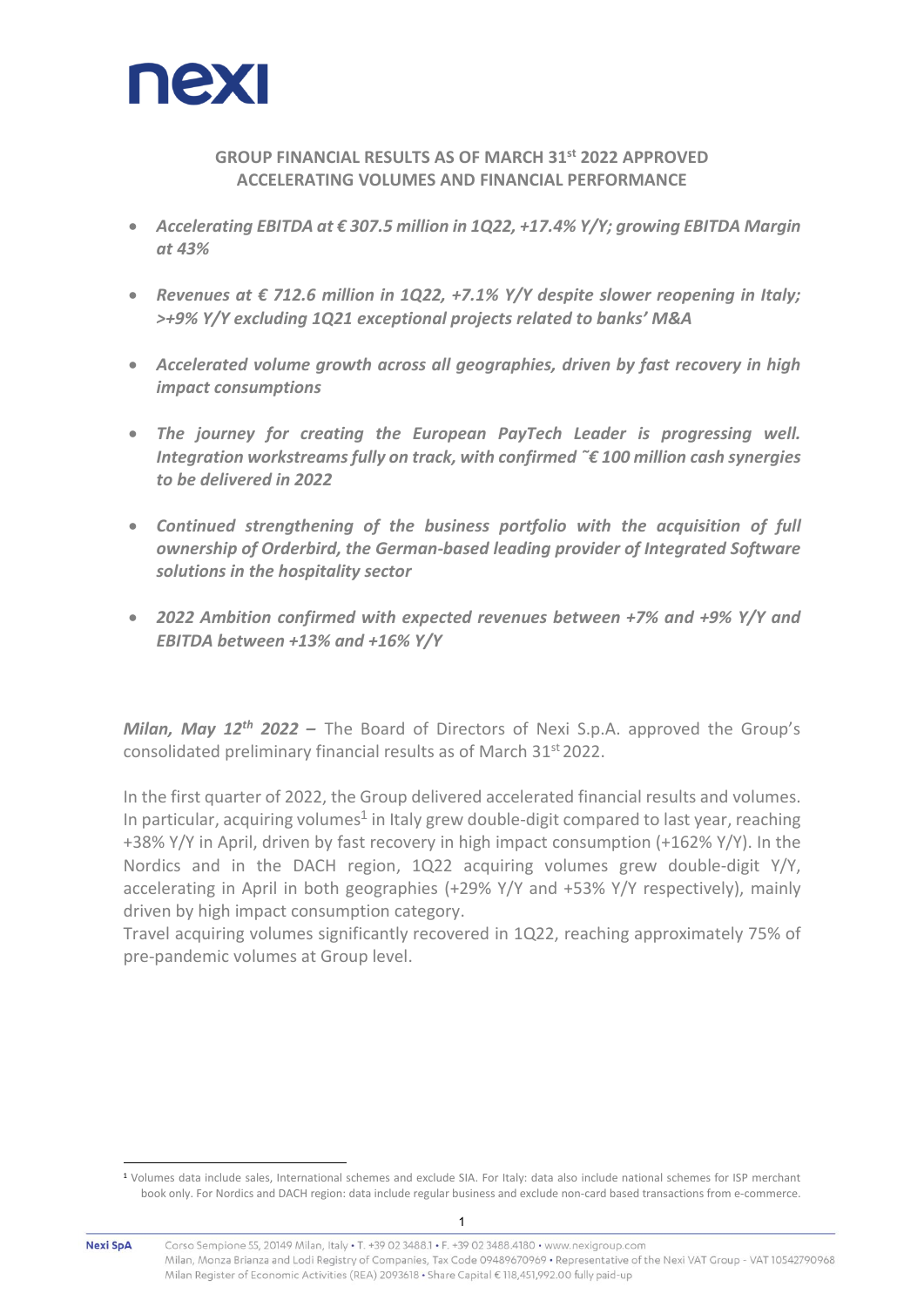

*Key consolidated financial managerial results***<sup>2</sup>**

| $\epsilon M$                          | <b>1Q21</b> | <b>1Q22</b> | $\Delta\%$ vs.<br><b>1Q21</b> |
|---------------------------------------|-------------|-------------|-------------------------------|
| Merchant Services & Solutions         | 327.4       | 369.2       | $+12.7%$                      |
| Cards & Digital Payments              | 219.9       | 230.3       | +4.8%                         |
| Digital Banking & Corporate Solutions | 117.8       | 113.1       | $-4.0\%$                      |
| <b>Operating revenue</b>              | 665.2       | 712.6       | $+7.1%$                       |
| <b>Personnel Costs</b>                | (183.0)     | (187.6)     | $+2.5%$                       |
| <b>Operating Costs</b>                | (220.2)     | (217.5)     | $-1.2%$                       |
| <b>Total Costs</b>                    | (403.3)     | (405.1)     | $+0.5%$                       |
| <b>EBITDA</b>                         | 261.9       | 307.5       | $+17.4%$                      |

In 1Q22 Revenues reached € 712.6 million, +7.1% versus 1Q21, despite tough comparison in Italy, due to 1Q21 extraordinary projects related to banks' M&A and lower degree of reopening in 1Q22 compared to other geographies. EBITDA delivered  $\epsilon$  307.5 million. +17.4% versus 1Q21, leading to EBITDA margin at 43%, almost up 4 p.p. versus 1Q21. Excluding 1Q21 projects related to banks' M&A, revenues grew >+9% Y/Y and EBITDA grew  $~^{\sim}+20\%$  Y/Y.

Nexi Group's operating segments delivered the following results in 1Q22:

**Merchant Services & Solutions,** representing approximately 52% of the Group's total revenues, reported revenues of € 369.2 million, +12.7% Y/Y (~+15% Y/Y excluding 1Q21 projects related to banks' M&A). Nets up +19% Y/Y. In 1Q22, 3,501 million transactions were processed, +20.8% Y/Y, with value of processed transactions at  $\epsilon$  164.2 billion, +21.1% Y/Y. Transactions value performance accelerated across the Group, primarily driven by International schemes, and the in-store channel accelerating versus E-Commerce following the easing of restrictions.

The main initiatives realized in MS&S in the quarter include:

- o **SoftPOS launch**: the SoftPOS tap-on-phone proposition was launched in the Nordics and Hungary, while a launch in Germany and Italy is being prepared;
- o **ISVs and Orderbird**: Nexi Group continued to strengthen partnerships with ISV market leaders and vertical specialist. Furthermore, Nexi Group has completed a full acquisition of Orderbird, reinforcing the focus on integrated software & payments proposition for the hospitality sector;
- o **PayPal partnership:** RatePay became the exclusive payment by invoice partner for "PayPal Checkout" in Germany, which is another key milestone to expand its position as a leading white label BNPL provider;
- o **Continuing proposition evolution in Italy:** new dedicated features for hospitality and Ho.Re.Ca.
- **Cards & Digital Payments,** representing approximately 32% of the Group's total revenues, reported revenues of  $\epsilon$  230.3 million, up by 4.8% Y/Y, led by Italy. In

<sup>2</sup> 2021 and 2022 data include since the beginning of the period: Nets underlying results at constant scope and FX, UBI merchant book and SIA results at constant scope and FX. Net of intercompany.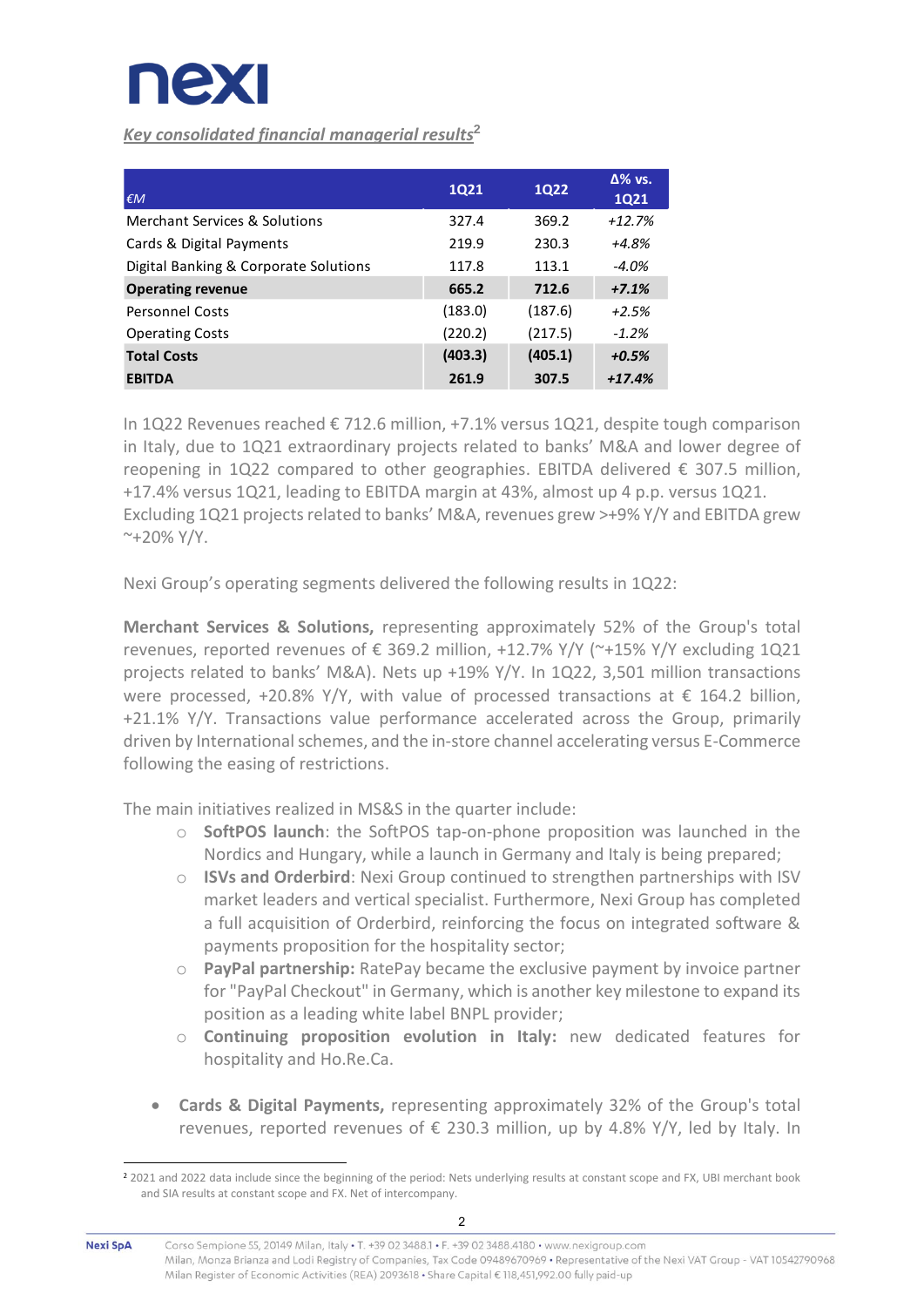

1Q22, 3,874 million transactions were processed, +20.9% Y/Y, with value of processed transactions at  $\epsilon$  182.6 billion, up by 21.2% Y/Y. Transaction volumes showed a strong performance versus last year, mainly driven by International schemes.

• **Digital Banking & Corporate Solutions,** representing approximately 16% of the Group's total revenues, reported revenues of  $\epsilon$  113.1 million, down by 4.0% Y/Y due to projects related to banks' M&A occurred in 1Q21, almost flat Y/Y excluding the latter. This quarter DB&CS was also impacted by a business discontinuity related to banks' M&A and the planned migration from eID legacy platforms in the Nordics.

Total **Costs** stood at € 405.1 million, substantially flat versus last year, (~+2% Y/Y excluding 1Q21 projects related to banks' M&A), notwithstanding transaction value and business growth, thanks to operating leverage and continued focus on cost control.

As of March 31st 2022, the **Net Financial Debt** stood at € 5,068 million, while the Net Financial Debt/ EBITDA ratio stood at 3.5x. The pro-forma Net Financial Debt/ EBITDA ratio including the run-rate synergies stood at  $\sim$ 3x, in line with the plan.

Nexi, assuming exit from Covid-19 from the beginning of 2Q22 and no further escalation of Ukraine crisis, confirms the 2022 Ambition announced to the market in February 2022.

**\* \* \***

The Group continued strengthening and focus on the business portfolio, announcing the acquisition of full ownership in Orderbird, a leading provider of Integrated Software solutions in the hospitality sector.

Furthermore, the sale of non-SEPA clearing in Italy has been signed, coherently with remedy provided by the Italian Competition Authority when authorizing the merger with SIA.

**\* \* \***

Pursuant to paragraph 2 of article 154 bis of the Consolidated Finance Act, the undersigned, Enrico Marchini, in his capacity as the manager in charge of preparing Nexi's financial reports, declares that the accounting information contained in this press release corresponds to the accounting documents, books and records of Nexi S.p.A..

\* \* \*

Disclaimer: This is the English translation of the original Italian press release "Approvati i risultati finanziari di Gruppo al 31 marzo 2022". In any case of discrepancy between the English and the Italian versions, the original Italian document is to be given priority of interpretation for legal purposes.